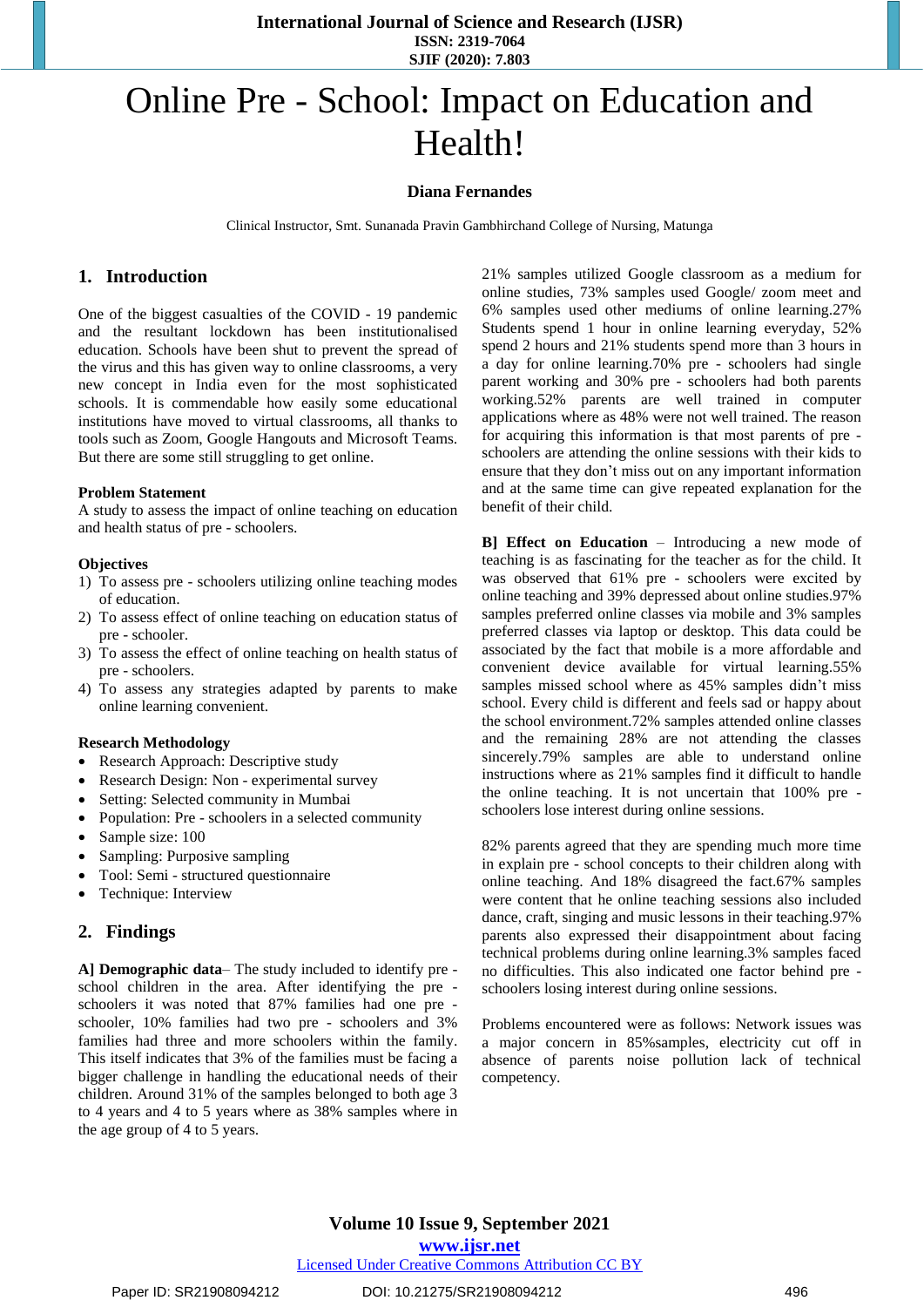

**C] Effect on Health**–78% parents mentioned that their child had difficulty in completing assignments and 22% children had no difficulty in completing the assignments.55% parents also agreed that their children were suffering from health problems and 45% parents said that their child had no problems related to health.55% Parents agreed that their child suffered from health problems due to online teaching Straining Eyes, Headache, Attention deficit, Backache, Stressed, Sleeplessness.67% parents felt that their child was demotivated because of the health problems 33% parents felt no problems were encountered by the students.



**D] Strategies** – The strategies adapted by the parents for their children in creating a comfortable environment for online learning were as follows, 32% used comfortable seating arrangement, 3% used separate room for online learning, 23% used periods of rest, AC/Cool environment, 39% used attended online classes with your child to clarify concepts.58% parents felt that their child were frustrated spending long hours at home.100% parents also agreed that they preferred classroom teaching for their child.

### **Suggestions provided by parents to improve online learning skills in children: -**

- Reducing the syllabus and the hours of online classes.
- Supporting with revision classes.
- Start classroom teaching
- Increase skill based activity
- Wearing uniform for hours together makes it discomforting.
- School should give break after 1 hour lecture to reduce stress, headache, backache and other problems.
- It should be a two way conversation
- Parents involvement to some extent.

# **3. Conclusion**

The nationwide COVID - 19 lockdown has forced schools and universities to close and send their students home which, in turn, has impacted over 91% of the world's student population. The closure has placed unprecedented challenges on governments, institutions, teachers, parents and care givers around the world. The sudden, forced immersion of learners into virtual learning during this period of Covid - 19 has proved that the education industry is disrupted. Education is going to be digital in the foreseeable future and with the right infrastructure and policies in place, we would be better prepared to handle it. With the increasing need for online pre - schools special care needs to be given to minimize the impact on the health status of the young children.

# **References**

[1] URL: https: //indianexpress. [com/article/technology/tech](https://indianexpress.com/article/technology/tech-news-technology/online-classes-why-teaching-learning-remotely-learning-experience.) - news - technology/online - classes - why - teaching - learning - [remotely](https://indianexpress.com/article/technology/tech-news-technology/online-classes-why-teaching-learning-remotely-learning-experience.) learning - [experience.](https://indianexpress.com/article/technology/tech-news-technology/online-classes-why-teaching-learning-remotely-learning-experience.) 

# Licensed Under Creative Commons Attribution CC BY